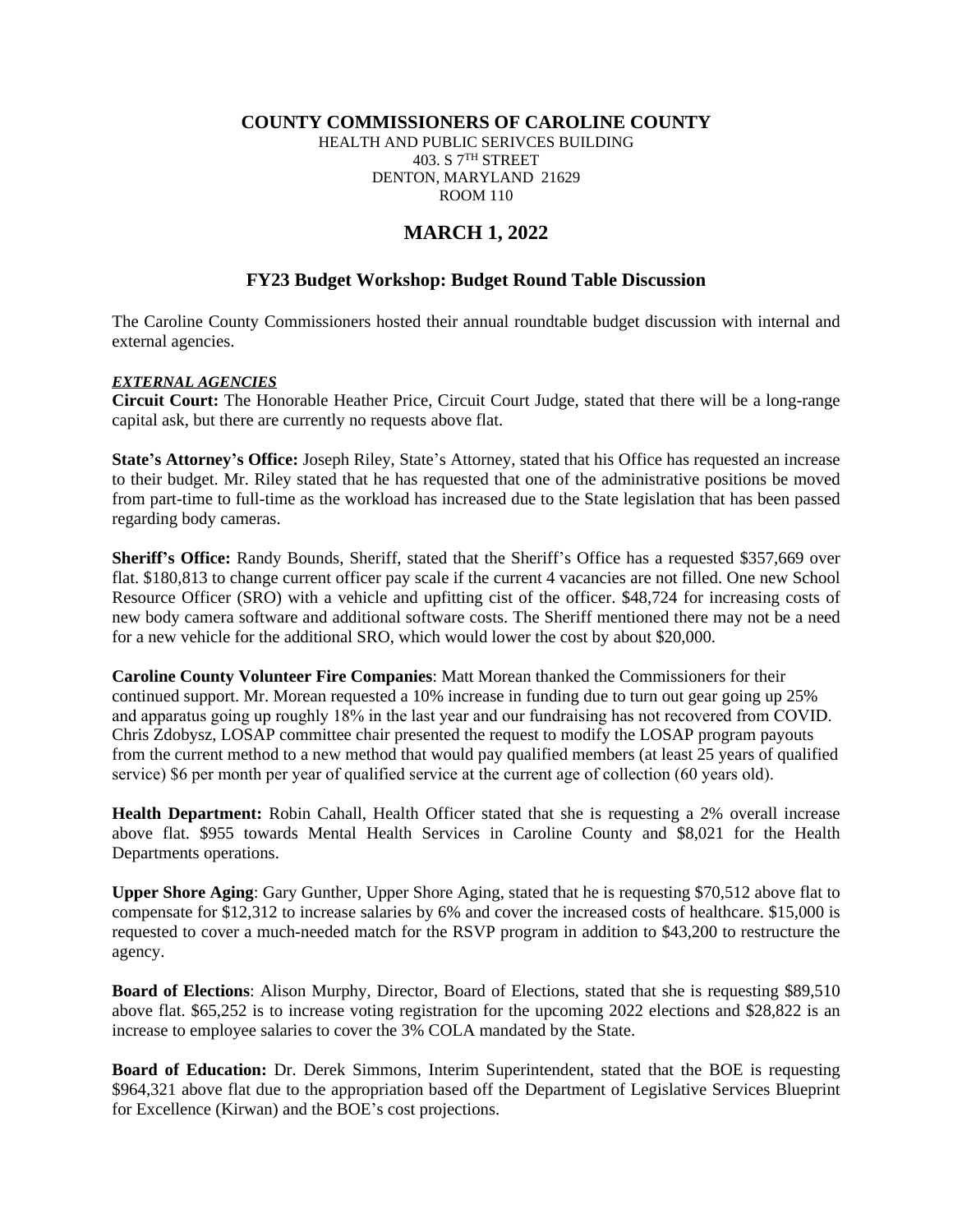**Chesapeake College**: Dr. Coppersmith, President, stated that Chesapeake College has submitted overall increase of 3%. Caroline County's student enrollment has significantly decreased compared to other Counties, thus causing the County's figures to be less than our prior years amounts.

**Caroline County Library**: Debby Bennet, Executive Director, stated that the library has currently presented the Commissioner's with an above flat budget of \$50,000 to increase staff salaries. Ms. Bennet thanked the Commissioners for their long-time support of Imagination Library.

**Extensions Services**: Robert Baldwin, stated that Extension is currently requesting an above flat budget (\$15,326) to help with the cost of their lease with Caroline soil conservation increasing by \$5,500 as well as to cover COLA's (\$9,847 increase) that are State mandated.

**Caroline County Humane Society**: Bonnie Johnson, Board President, stated that the Humane Society has presented an above flat budget request due to the increase in minimum wage, as well as salary increases for staff (\$17,184) and \$8,000 to cover the increase in inflation to supplies and products.

**Office of Tourism**: Tara Hill-Coursey, Director, stated that Tourism is requesting \$15,326 to cover the costs of the Office of Tourism to become an entity housed under Economic Development.

## *INTERNAL AGENCIES*

**Emergency Services**: Mark Sheridan, Director, stated that EMS is requesting 4 new full-time EMT's for a total cost of \$260,784 (\$65,196 per employee) and an increase in salaries - Certifications to \$94,736.00 from \$31,000.00. This would allow for 8 training days at 6 hours per FTE. The current budget is at \$31,000.00. There would be an increase in the budget in this line item by \$63,736.

**County Commissioners:** Jeremy Goldman, County Administrator, stated that he is requesting \$250,000 towards the new, State mandated, Police Accountability Board costs.

**Office of Finance**: Daniel Fox, Director, stated that the Office of Finance is requesting \$2,090 to cover the merging of the Tax and Finance offices in addition to the increase cost of auditing services.

**Office of Law**: Stewart Barroll, County Attorney, stated that he has submitted a flat budget of \$5,500 to cover the increase in mileage and conference costs in addition to the increase to telephone and printing services.

**Office of Human Resources:** Sherry Bratton, Director, stated that the Office of Human Resources has submitted a flat budget. Ms. Bratton then thanked the Commissioners for their new office space.

**Planning and Codes:** Katheleen Freeman, Director, stated that her department has submitted a flat budget request.

**Public Works**: Ryan White, Director, stated that there are several above flat requests totaling \$182,480. The first request is to the Administrative Office for an increase of \$2,500 to cover increased mileage, conference, fuel, and office supply increases. The Central Shop is requesting \$6,200 to increase the lubrication line item. Solid Waste is \$12,600; \$10,000 increase to professional services in addition to small adjustment to other lines. Grass cutting is \$3,280 to cover the increased cost of chemicals. Mosquito control is increasing by \$1,450 to cover insurance and fuel. Roads is \$20,000 to increase the asphalt line item based off actual use and the increase in asphalt prices. County Building is \$136,450. \$125,000 of that is to cover the contractual services such as cleaning contracts. \$10,000 is to cover the increase in County utilities.